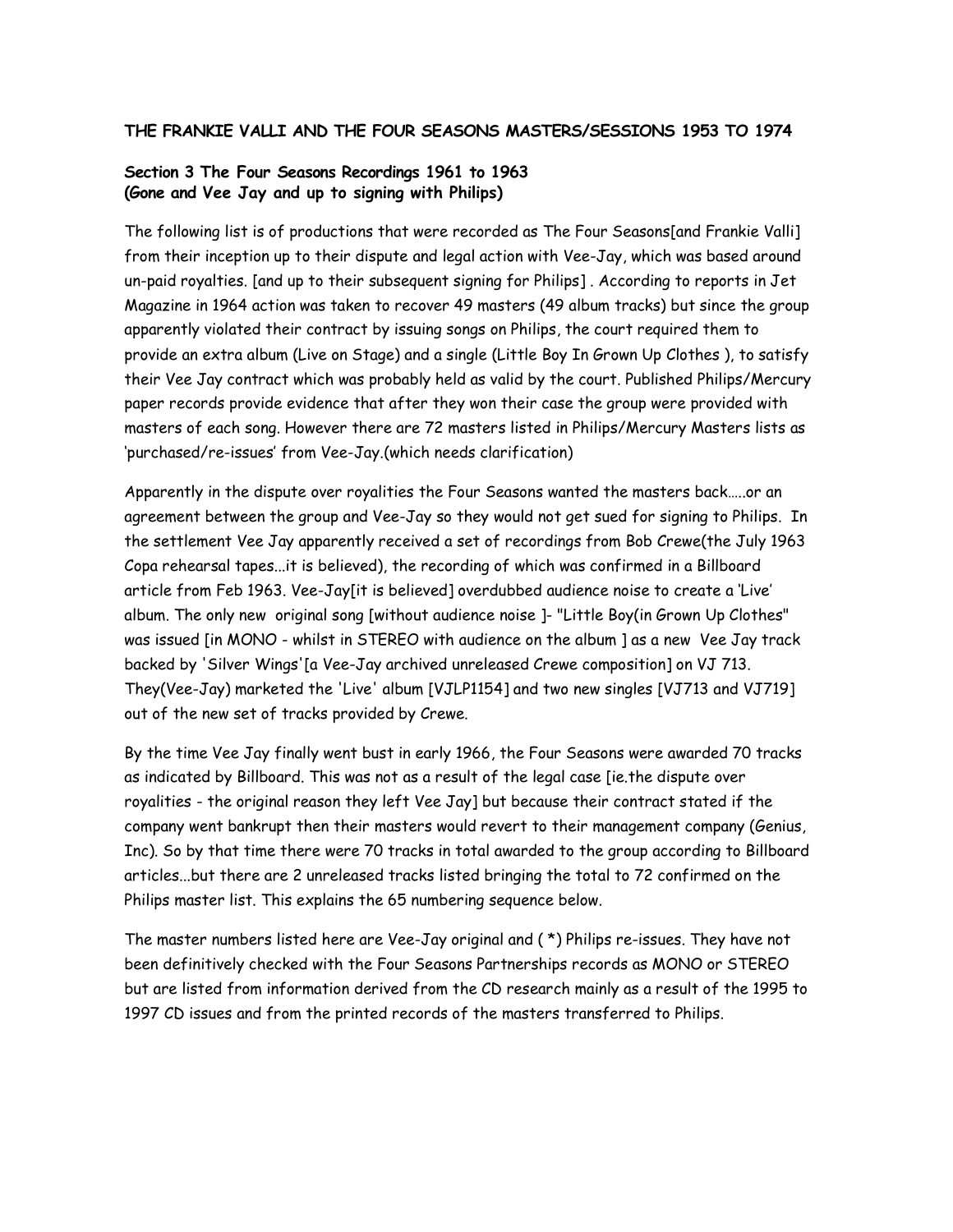NOTE: All release dates refer to US vinyl issues and not to subsequent issue on CD Unreleased recordings which have only been issued on CD are noted in red along with any additional info re the recordings.

|                                          | The layout format is firstly the artist, session date(approximately- unless known) the<br>studio and performers, arranger and producer. Additional credits to arrangers, sound engineers and<br>musicians are given as known.<br>The tabulated information lists in columns across the page. |                                       |                   |
|------------------------------------------|----------------------------------------------------------------------------------------------------------------------------------------------------------------------------------------------------------------------------------------------------------------------------------------------|---------------------------------------|-------------------|
| [Session Date]                           | [Credits]<br>[Place]                                                                                                                                                                                                                                                                         |                                       |                   |
| [Master Nr]                              | [Time (on record)] [Title]                                                                                                                                                                                                                                                                   | [Record release No]                   | [Date             |
| Issued]                                  | [Writers]                                                                                                                                                                                                                                                                                    | (vinyl only)                          |                   |
| <b>THE FOUR SEASONS</b><br>November 1961 | BELL SOUND STUDIO, N.Y.<br>FRANKIE VALLI; THOMAS DeVITO; NICK MASSI; BOB GAUDIO; Produced by: BOB CREWE.                                                                                                                                                                                     |                                       |                   |
| $G-845$                                  | 2:07 BERMUDA                                                                                                                                                                                                                                                                                 | GONE $5122(a+b)$                      | <b>DEC 61</b>     |
|                                          | (C. Strother)                                                                                                                                                                                                                                                                                | CARLSON INT. 8015 (7" 33/1/2) ?       |                   |
|                                          | (Lists show 8015 also include COMME SI BELLA and 4 by Robert Gerold)                                                                                                                                                                                                                         | ROULETTE LP-25212                     | <b>MAY 63</b>     |
| $G-845-1B$                               | 2:06                                                                                                                                                                                                                                                                                         | GONE 5122 (c)                         | $\overline{?}$    |
|                                          |                                                                                                                                                                                                                                                                                              | <b>GUEST STAR LP1481</b>              | 63                |
| (stereo)                                 | 2:20 (longer fade-out)                                                                                                                                                                                                                                                                       | (appears on                           |                   |
|                                          |                                                                                                                                                                                                                                                                                              | COLLECTABLES CD COL-CD-5461,<br>03/94 |                   |
|                                          |                                                                                                                                                                                                                                                                                              | GONE CD GRCD-5002 (CD-RW, boot))      |                   |
| take 1                                   | 2:17 SPANISH LACE                                                                                                                                                                                                                                                                            | Unreleased on $\nu$ inyl – (appears   |                   |
|                                          | (Crewe)                                                                                                                                                                                                                                                                                      | UK DoCD Westside WESD 206)<br>11/99   |                   |
| $G-846$                                  | 2:20 (Alternative Version)                                                                                                                                                                                                                                                                   | GONE 5122 (a+b)                       | DEC <sub>61</sub> |
|                                          |                                                                                                                                                                                                                                                                                              | <b>GUEST STAR LP1481</b>              | 63                |
| $G-846-1B$                               | 2:17(Alternative Stereo Version)                                                                                                                                                                                                                                                             | GONE 5122 (c)                         | ?                 |
| (stereo)                                 | 2:17 (Alternative Stereo Version)                                                                                                                                                                                                                                                            | Unreleased on $vinyl - (appears)$ on  |                   |
|                                          |                                                                                                                                                                                                                                                                                              | COLLECTABLES CD COL-CD-5460,<br>01/94 |                   |
|                                          |                                                                                                                                                                                                                                                                                              | GONE CD GRCD-5002 (CD-RW, boot)       |                   |

N.B. All mono unless noted.

(GONE 5122 reissued twice with different labels: (a = original issue) white label (Promotional Copy –Not For Sale (handwritten master no's + AudioMatrix & Bell Sound stamps in dead wax), (b) multicolor stocklabel, otherwise same as (a), (c) block-print color "swirl" label (machine stamped master no's in deadwax)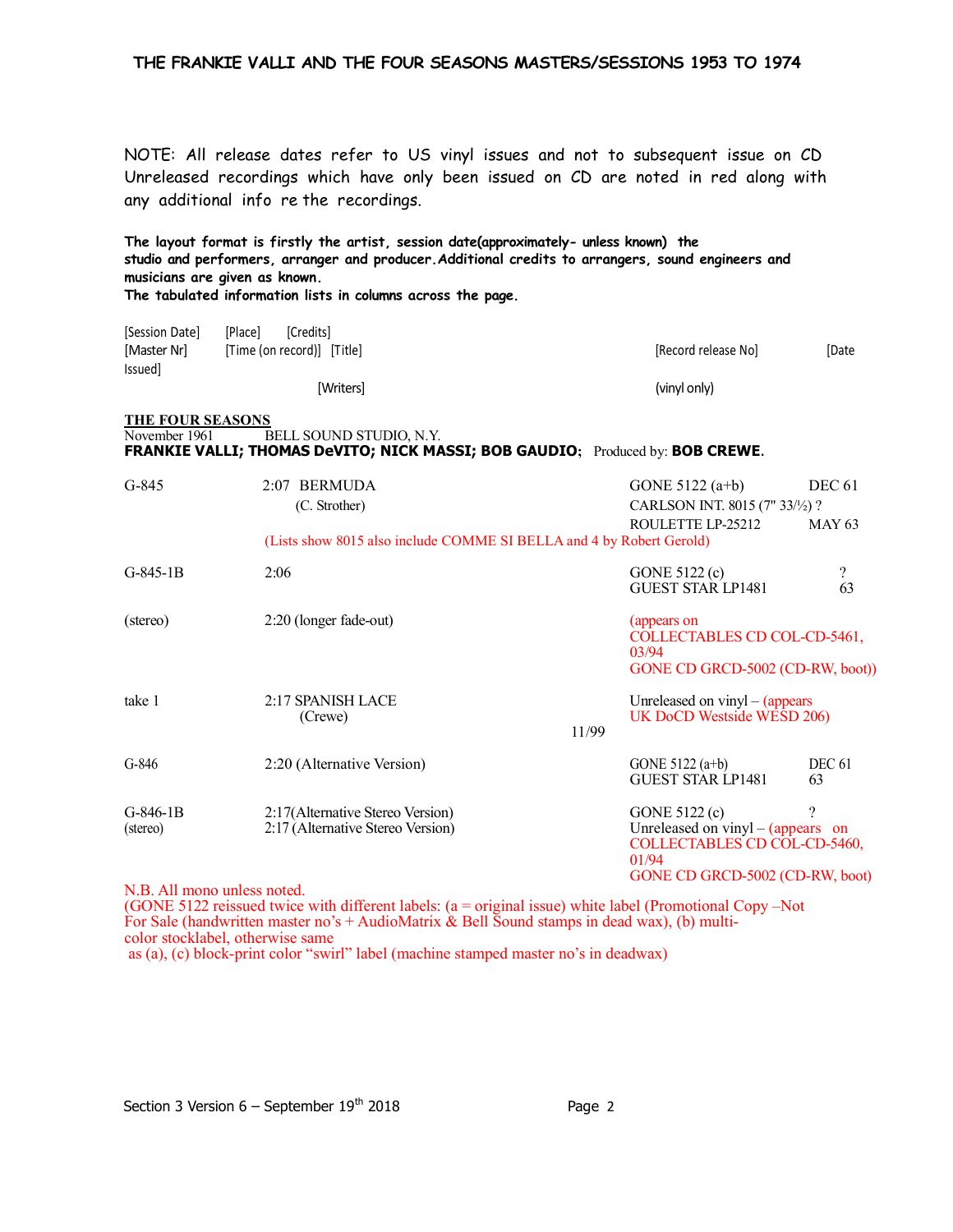# THE FOUR SEASONS April? 1962 MIRASOUND STUDIO N.Y.C. FRANKIE VALLI; THOMAS DeVITO; NICK MASSI; BOB GAUDIO; ; Prod. BOB CREWE. Arranged and Conducted by SID BASS. 62-2569 2:30 SHERRY 2:30 SHERRY VEE-JAY 456, JUL 62 (Gaudio) OLDIES-45 18, 18/19 OCT63, 64 VJLP 1053,VJLP 1065, OCT 62,AUG63 VJLP 1121 JAN 65 (38829) PHILIPS LP 221, 44017 NOV 66, 65 THE FOUR SEASONS Summer? 1962 STEA-PHILLIPS STUDIO N.Y.C. FRANKIE VALLI; THOMAS DeVITO; NICK MASSI; BOB GAUDIO; Prod. BOB CREWE. Orchestral arrangements by BOB CREWE, BOB GAUDIO AND SID BASS. Orchestra conducted by BOB CREWE. Vocal arrangements by NICK MASSI. Engineer GORDON CLARK. 62-2570 2:20 I'VE CRIED BEFORE VEE-JAY 456 JUL 62 (Gaudio) VJLP 1065 AUG 63 OLDIES-45 18 10/63 ? 2:24(Alternative Version – Stereo) Unreleased on vinyl (Frankie Valli solo) (appears on ACECD507) THE FOUR SEASONS Summer? 1962 STEA-PHILLIPS STUDIO N.Y.C. FRANKIE VALLI; THOMAS DeVITO; NICK MASSI; BOB GAUDIO; Prod. BOB CREWE. Orchestral arrangements by BOB CREWE, BOB GAUDIO AND SID BASS. Orchestra conducted by BOB CREWE. Vocal arrangements by NICK MASSI. Engineer GORDON CLARK. 62-2637 2:33 LOST LULLABYE VJLP 1053,VJLP 1082 62,FEB64 (Crewe-Gaudio) 62-2638 2:21 YES SIR, THAT'S MY BABY VJLP 1053,1088,1121 62,AUG64,65 (Kahn-Donaldson) PHILIPS PHS 600-222 NOV 66 62-2639 2:18 PEANUTS (717 AS BY "THE WONDER WHO") VEE-JAY 576,717, NOV 63,FEB 66<br>(Joe Cook) FP 901 PFC 62 (Joe Cook) EP 901 DEC 62 VJLP 1053,1065,1121 62,63,65<br>
PHILIPS PHS 600-221 NOV 66  $(38832)$  PHILIPS PHS 600-221 PHILIPS 44022 OCT 66 62-2640 2:33 LA DEE DAH VJLP 1053 OCT 62 (Crewe-Slay) VEE-JAY EP 901 DEC 62 62-2641 2:16 TEARDROPS VJLP 1053,VJLP 1082 OCT 62,64 (38833) (Goldner-Stanley) PHILIPS PHS 600-222 NOV 66 62-2642 2:14 APPLE OF MY EYE SEPT 64 (O. Blackwell) VJLP 1053,VJLP 1088 OCT62,64 62-2643 2:46 NEVER ON SUNDAY VEE-JAY 639, JAN 65,<br>(Towne-Hadjidakis) EP 901 DEC 63 (Towne-Hadjidakis) EP 901 DEC 63 **VJLP** 1053 62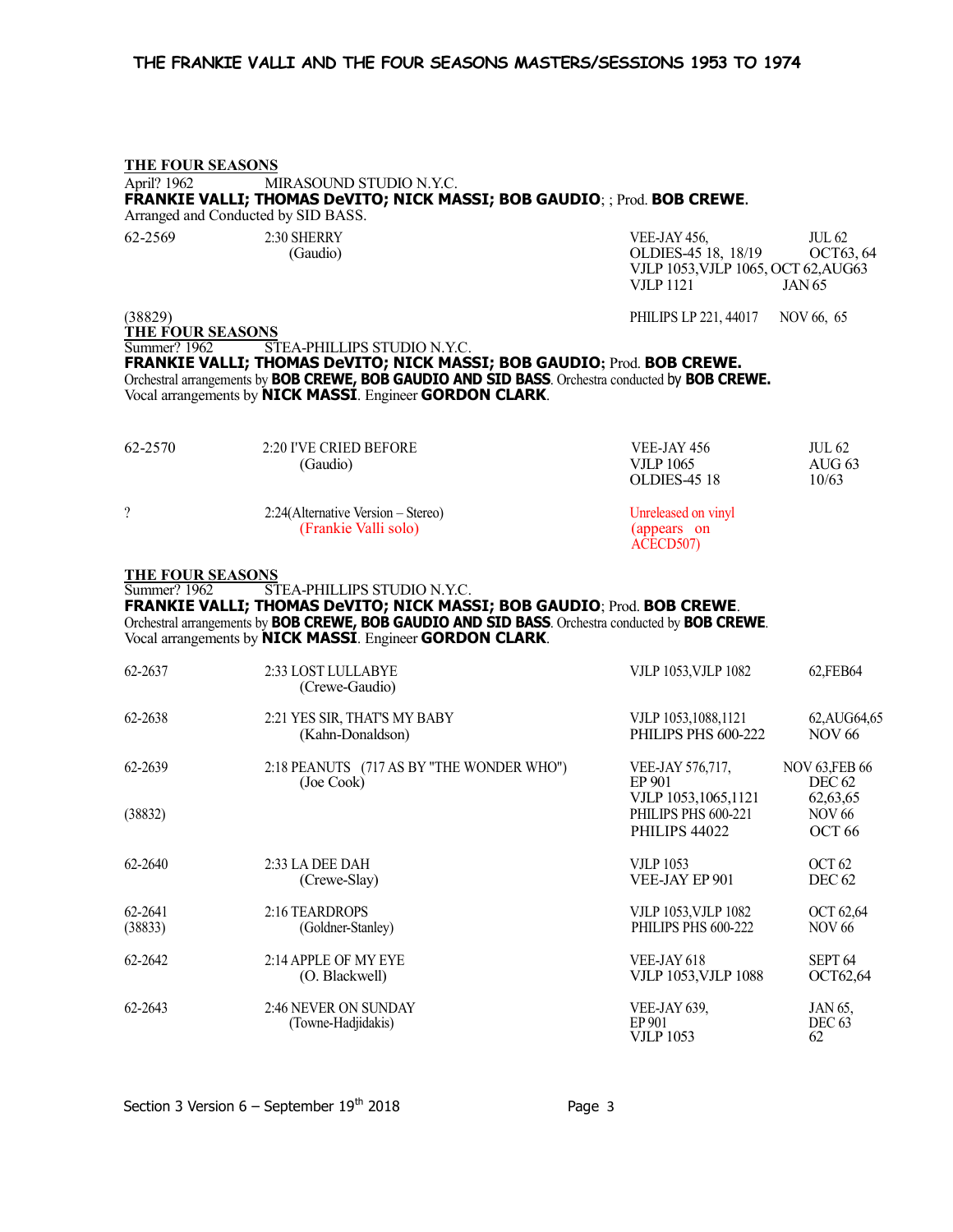| 62-2644 | 2:14 I CAN'T GIVE YOU ANYTHING BUT LOVE<br>(Fields-McHugh) | <b>VJLP 1053</b><br>VEE-JAY EP 901                                                                  | OCT <sub>62</sub><br>DEC <sub>62</sub>                                            |
|---------|------------------------------------------------------------|-----------------------------------------------------------------------------------------------------|-----------------------------------------------------------------------------------|
| 62-2645 | 2:18 THE GIRL IN MY DREAMS<br>(Josia-Davis-Ling)           | VJLP 1053, VJLP 1121                                                                                | OCT62,64                                                                          |
| 62-2646 | 2:21 OH CAROL<br>(Greenfield-Sedaka)                       | <b>VJLP 1053, VJLP 1088</b>                                                                         | <b>OCT 62,64</b>                                                                  |
| 62-2647 | <b>NOT FOUR SEASONS</b><br>(John Corey - See Section 2)    | VEE-JAY 466                                                                                         | OCT <sub>62</sub>                                                                 |
| 62-2648 | NOT FOUR SEASONS<br>(John Corey - See Section 2)           | VEE-JAY 466                                                                                         | OCT <sub>62</sub>                                                                 |
| 62-2649 | 2:23 BIG GIRLS DON'T CRY<br>Crewe-Gaudio)                  | VEE-JAY 465,<br>OLDIES-45 47, 47/48<br><b>VJLP 1053,</b><br>1056,<br>1065,<br>1121<br>PHILIPS 44018 | OCT 62,<br>OCT63, 64<br><b>OCT 62,</b><br>DEC62,<br>63<br>65<br>OCT <sub>66</sub> |
| (38831) |                                                            | PHILIPS PHS 600-221                                                                                 | <b>NOV 66</b>                                                                     |
| 62-2650 | 2:25 CONNIE-O<br>(Crewe-Gaudio)                            | VEE-JAY 465,639,<br><b>OLDIES-45 47</b>                                                             | OCT 62,<br>OCT <sub>63</sub>                                                      |
| (38830) |                                                            | VJLP 1065, 1082, 1121<br>PHILIPS PHS 600-221<br>PHILIPS 44023                                       | 63, 64, 65<br><b>NOV 66</b><br>OCT <sub>66</sub>                                  |

#### THE FOUR SEASONS

c.October 1962 STEA-PHILLIPS STUDIO N.Y.C.

# FRANKIE VALLI; THOMAS DeVITO; NICK MASSI; BOB GAUDIO; Produced by BOB CREWE.

Orchestra Arranged and Conducted by SID BASS. Vocal Arrangements by NICK MASSI.

| 62-2742<br>(38823) | 1:45 SANTA CLAUS IS COMING TO TOWN<br>(Coots-Gillespie) | <b>VEE-JAY 478, VJLP 1055</b><br>PHILIPS PHS 600-223 | NOV 62.DEC 62<br>NOV 66               |  |
|--------------------|---------------------------------------------------------|------------------------------------------------------|---------------------------------------|--|
| 62-2743            | 2:43 CHRISTMAS TEARS<br>(Thompson-Wilson)               | <b>VEE-JAY 478,626</b><br><b>VILP 1055</b>           | <b>DEC 62, OCT64</b><br><b>DEC 62</b> |  |
| (38824)            | (Crewe-Bass)                                            | PHILIPS PHS 600-223                                  | <b>NOV 66</b>                         |  |

#### THE FOUR SEASONS

c.October 1962 STEA-PHILLIPS STUDIO N.Y.C.

#### FRANKIE VALLI; THOMAS DeVITO; NICK MASSI; BOB GAUDIO; Produced by BOB CREWE.

Orchestra Arranged and Conductaed by SID BASS. Vocal Arrangements by NICK MASSI.

| 62-2755 | 4:27 THE MERRY CHRISTMAS MEDLEY | VJLP 1055           | <b>DEC 62</b> |  |
|---------|---------------------------------|---------------------|---------------|--|
| (38816) | We wish you a merry Christmas   | PHILIPS PHS 600-223 | NOV 66        |  |
|         | Angels from the realms of glory |                     |               |  |
|         | Hark the Herald Angels sing     |                     |               |  |
|         | It came upon a midnight clear   |                     |               |  |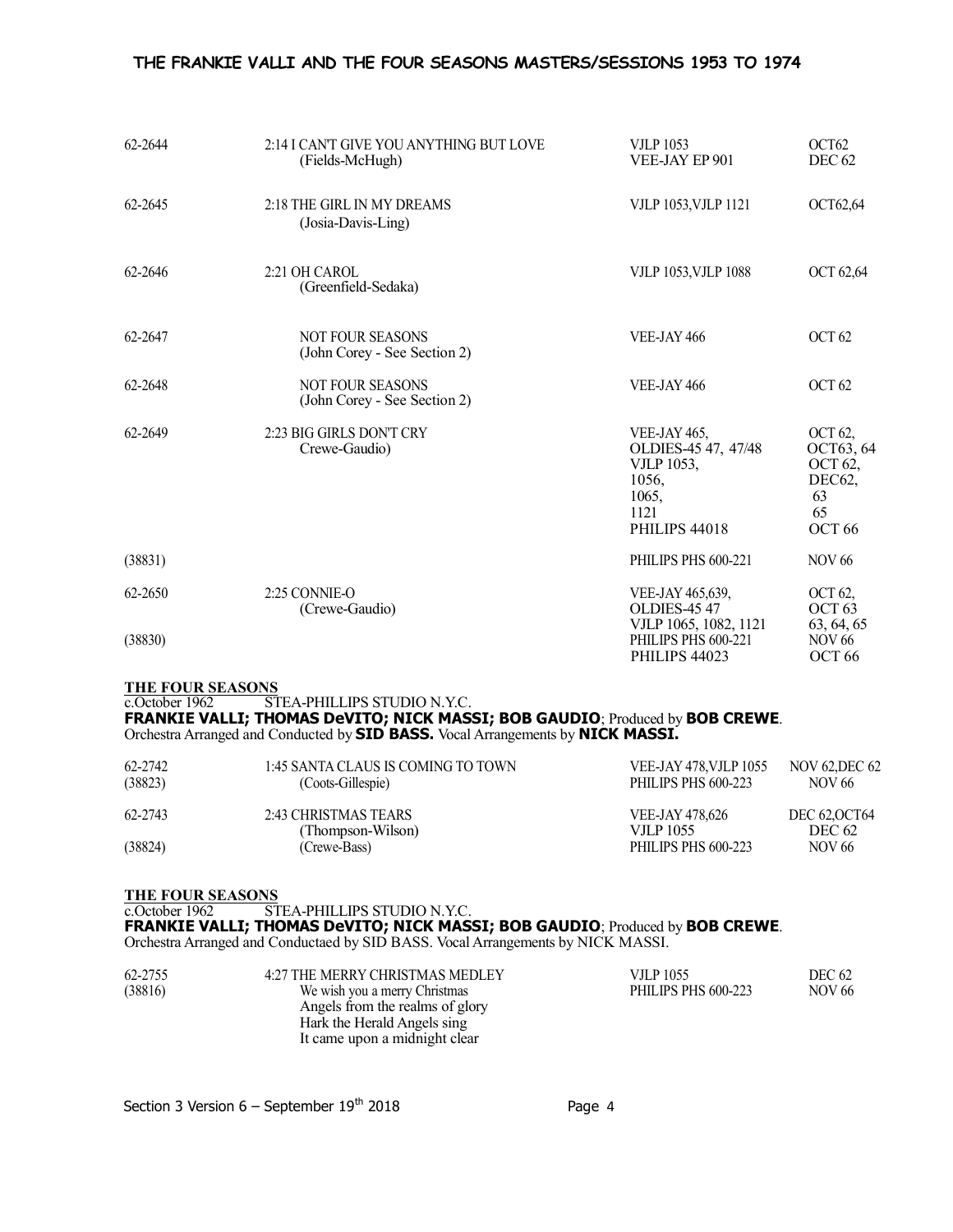| 62-2756            | 2:27 WHAT CHILD IS THIS                                                                                         | <b>VJLP 1055</b>                        | <b>DEC 62</b>                      |  |
|--------------------|-----------------------------------------------------------------------------------------------------------------|-----------------------------------------|------------------------------------|--|
| (38817)            | (Traditional)                                                                                                   | PHILIPS PHS 600-223                     | <b>NOV 66</b>                      |  |
| 62-2757            | 1:31 THE CAROL OF THE BELLS                                                                                     | <b>VJLP 1055</b>                        | DEC <sub>62</sub>                  |  |
| (38818)            | (Leontovich. Arr. Calello)                                                                                      | PHILIPS PHS 600-223                     | <b>NOV 66</b>                      |  |
| 62-2758<br>(38819) | 1:48 THE EXCELSIS DEO MEDLEY<br>Deck the halls/Excelsis Deo<br>Oh come all ye faithful                          | <b>VJLP 1055</b><br>PHILIPS PHS 600-223 | <b>DEC 62</b><br><b>NOV 66</b>     |  |
| 62-2759            | 2:18 THE LITTLE DRUMMER BOY                                                                                     | <b>VJLP 1055</b>                        | <b>DEC 62</b>                      |  |
| (38820)            | (Onorati-Simeone-Davis. Arr. Calello)                                                                           | PHILIPS PHS 600-223                     | <b>NOV 66</b>                      |  |
| 62-2760<br>(38821) | 4:47 THE FIRST CHRISTMAS NIGHT MEDLEY<br>Deck the halls/Silent night<br>Oh holy night/The first noel            | <b>VJLP 1055</b><br>PHILIPS PHS 600-223 | <b>DEC 62</b><br><b>NOV 66</b>     |  |
| 62-2761<br>(38822) | 3:08 JOY TO THE WORLD MEDLEY<br>Deck the halls/God rest ye merry gentlemen<br>Away in a manger/Joy to the World | <b>VJLP 1055</b><br>PHILIPS PHS 600-223 | DEC <sub>62</sub><br><b>NOV 66</b> |  |
| 62-2762            | 2:09 I SAW MOMMY KISSING SANTA CLAUS                                                                            | <b>VJLP 1055, VEE-JAY 626</b>           | DEC 62, OCT 64                     |  |
| (38825)            | (Tommie Connor)                                                                                                 | PHILIPS PHS 600-223                     | <b>NOV 66</b>                      |  |
| 62-2763            | 2:16 THE CHRISTMAS SONG                                                                                         | <b>VJLP 1055</b>                        | <b>DEC 62</b>                      |  |
| (38826)            | (Wells-Torme)                                                                                                   | PHILIPS PHS 600-223                     | <b>NOV 66</b>                      |  |
| 62-2764            | 2:50 JUNGLE BELLS                                                                                               | <b>VJLP 1055</b>                        | <b>DEC 62</b>                      |  |
| (38827)            | (Bass-Jordan)                                                                                                   | PHILIPS PHS 600-223                     | <b>NOV 66</b>                      |  |
| 62-2765            | 2:15 WHITE CHRISTMAS                                                                                            | <b>VJLP 1055</b>                        | DEC <sub>62</sub>                  |  |
| (38828)            | (Irving Berlin)                                                                                                 | PHILIPS PHS 600-223                     | <b>NOV 66</b>                      |  |

## THE FOUR SEASONS

November? 1962 STEA-PHILLIPS STUDIO N.Y.C. FRANKIE VALLI; THOMAS DeVITO; NICK MASSI; BOB GAUDIO; Produced by BOB CREWE. Orchestra arranged and conducted by CHARLES CALELLO. Vocal arranger NICK MASSI. Engineer GORDON CLARK.

| 62-2898 | 2:11 WALK LIKE A MAN<br>(Crewe-Gaudio)             | VEE-JAY 485,<br>OLDIES-45 60, 60/65<br>VJLP 1056,1065,<br>1136 | JAN 63,<br>NOV 63,64<br>DEC62.63<br>APR 65 |
|---------|----------------------------------------------------|----------------------------------------------------------------|--------------------------------------------|
| (38806) | $2:21$ (Alt. version)                              | PHILIPS PHS 600-221<br>PHILIPS 44019                           | NOV 66<br>OCT <sub>66</sub>                |
| 62-2899 | 2:43 LUCKY LADYBUG<br>(Frank Slay Jr. - Bob Crewe) | VEE-JAY 485,<br><b>OLDIES-45 60</b><br>VJLP 1056               | JAN 63,<br>NOV 63<br><b>DEC 62</b>         |
| (38808) |                                                    | PHILIPS PHS 600-222                                            | <b>NOV 66</b>                              |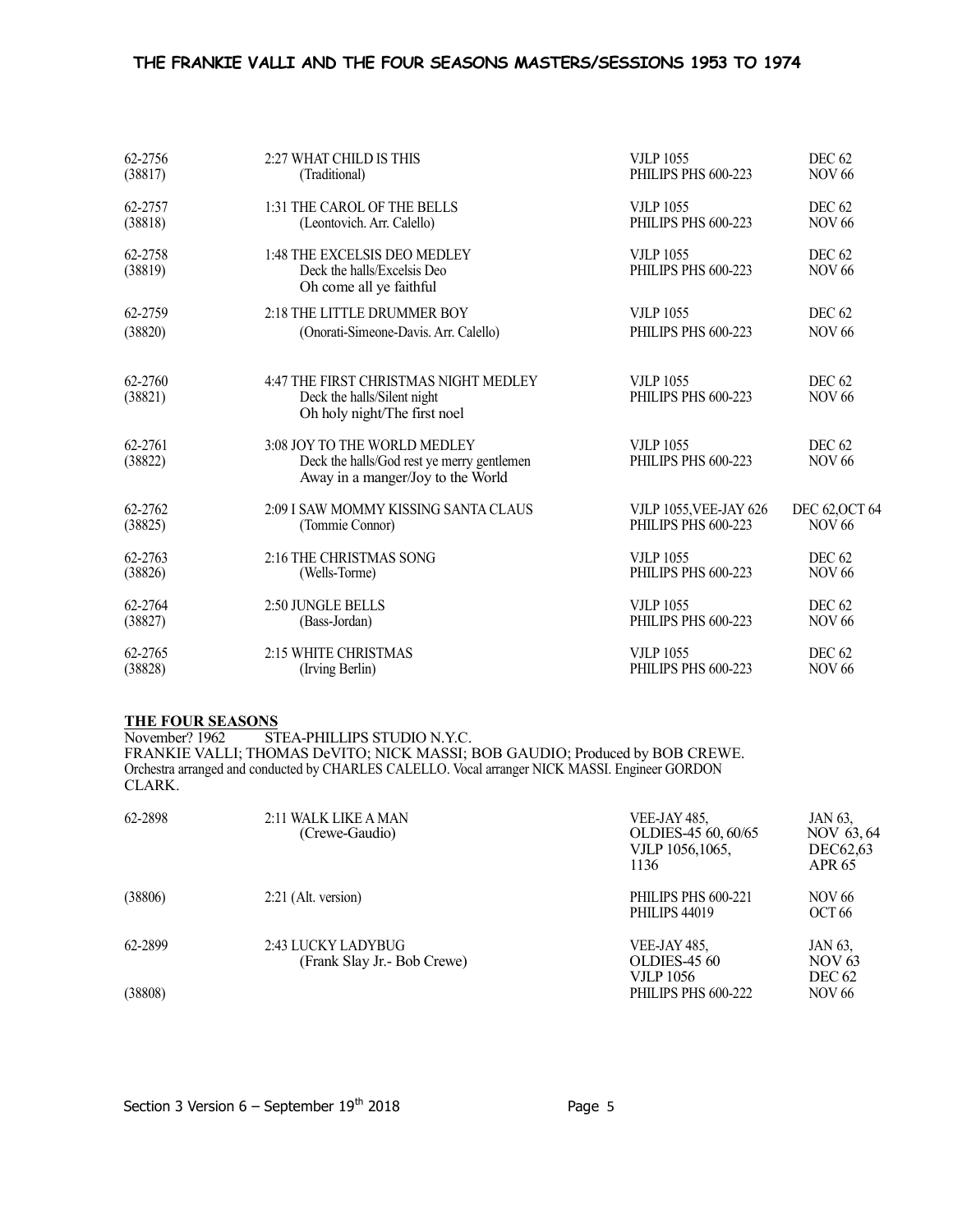# THE FOUR SEASONS Date ? 1962 STEA-PHILLIPS STUDIO N.Y.C.

FRANKIE VALLI; THOMAS DeVITO; NICK MASSI; BOB GAUDIO; Produced by BOB CREWE. Orchestra arranged and conducted by CHARLES CALELLO. Vocal arranger NICK MASSI. Engineer GORDON CLARK.

| 62-2910            | 3:02 SILHOUETTES                                               | VJLP 1056, EP 902,                                             | 62, MAR 63                                         |
|--------------------|----------------------------------------------------------------|----------------------------------------------------------------|----------------------------------------------------|
|                    | (Frank Slay-Bob Crewe)                                         | <b>VJLP 1088</b>                                               | 64                                                 |
| (38807)            |                                                                | PHILIPS PHS 600-222                                            | <b>NOV 66</b>                                      |
| 62-2911<br>(38812) | 2:11 WHY DO FOOLS FALL IN LOVE<br>(Frank Lymon-George Goldner) | VJLP 1056,1082,1121<br>EP 902<br>PHILIPS PHS 600-221           | 62,64,65<br>63<br><b>NOV 66</b>                    |
| 62-2912<br>(38829) | 2:05 TONIGHT TONIGHT<br>(William Nobles)                       | VJLP 1056,1065, X1136 X<br>VJ 664<br>PHILIPS PHS 600-221       | 62,63, APR 65<br><b>MAR 65</b><br><b>NOV 66</b>    |
| 62-2913            | 2:49 ALONE                                                     | VJLP 1056,1088, VJ 597                                         | DEC62,64, MAY64                                    |
|                    | (Selma and Morty Craft)                                        | EP902                                                          | 63                                                 |
| (38809)            |                                                                | PHILIPS PHS 600-221<br>PHILIPS 44023                           | <b>NOV 66</b><br>OCT <sub>66</sub>                 |
| 62-2914            | 2:12 ONE SONG                                                  | VEE-JAY 608                                                    | 28th JUL 64                                        |
|                    | (Larry Morey-Frank Churchill)                                  | VJLP 1056,1082                                                 | <b>DEC 62, FEB 64</b>                              |
| 62-2915            | 2:52 SINCERELY                                                 | VEE-JAY 608,                                                   | 28th JUL 64,                                       |
|                    | (Harvey Fuqua-Alan Freed)                                      | <b>VJLP</b> 1056                                               | 62                                                 |
| (38810)            |                                                                | PHILIPS PHS 600-222                                            | <b>NOV 66</b>                                      |
| 62-2916            | 2:32 SINCE I DON'T HAVE YOU                                    | VJLP 1056,EP 902,                                              | 62,63                                              |
|                    | (J Beaumont-J Vogel-J Verscharen-W Lester                      | VJ 664                                                         | <b>MAR 65</b>                                      |
| (38811)            | -J Tayler-J Rock-L Martin)                                     | PHILIPS PHS 600-222                                            | <b>NOV 66</b>                                      |
| 62-2917            | 2:23 MY SUGAR (717 AS BY "THE WONDER WH0")                     | VEE-JAY 717                                                    | FEB 63                                             |
|                    | (Crewe-Gaudio)                                                 | VJLP 1056,1121                                                 | 62, 65                                             |
| 62-2918            | 2:21 HI-LILI, HI-LO                                            | VJLP 1056,1082,                                                | DEC 62,64                                          |
|                    | (Helen Deutsch-Bronislav Kaper)                                | 1088,1121                                                      | 64,65                                              |
| 62-2919<br>(38814) | 3:04 GOODNIGHT MY LOVE<br>(John S. Marassalco-George Matola)   | VJLP 1056,1082, VJ 582<br>PHILIPS PHS 600-222<br>OLDIES-45 319 | 62,63,JAN 64<br><b>NOV 66</b><br>APR <sub>65</sub> |

## THE FOUR SEASONS

c.FEB 1963 STEA-PHILLIPS STUDIO N.Y.C.

FRANKIE VALLI; THOMAS DeVITO; NICK MASSI; BOB GAUDIO; Produced by BOB CREWE. Orchestra arranged and conducted by CHARLES CALELLO. Vocal arranger NICK MASSI. Engineer GORDON CLARK.

| 63-3155<br>63-3326<br>(38867) | 2:30 AIN'T THAT A SHAME<br>2:30 (Domino-Bartholemew)<br>(ALT. MIX Stereo – Minus Nick Massi) | VEE-JAY 512, VJLP 1059 APR 63, MAY 63<br>V.II.P 1065<br>PHILIPS 2-6501 | AUG 63<br><b>NOV 68</b> |
|-------------------------------|----------------------------------------------------------------------------------------------|------------------------------------------------------------------------|-------------------------|
| 63-3156                       | 2:26 SOON (I'LL BE HOME AGAIN)                                                               | VEE-JAY 512, VJLP 1059                                                 | APR 63.MAY 63           |
| 63-3319                       | (Crewe-Gaudio)                                                                               | VJLP 1065.1082                                                         | AUG 63.FEB 64           |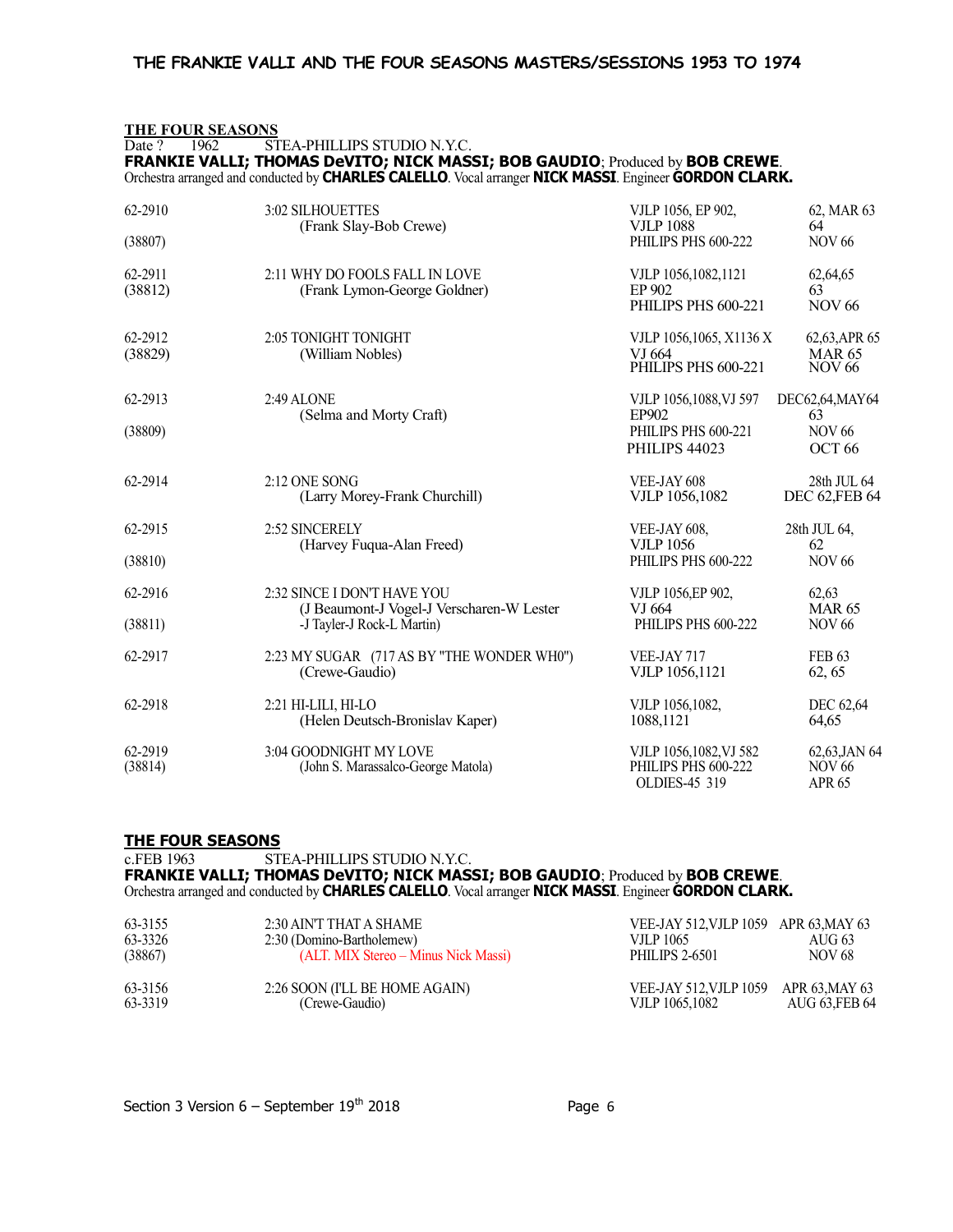# THE FOUR SEASONS

#### c.MAY 1963 STEA-PHILLIPS STUDIO N.Y.C. FRANKIE VALLI; THOMAS DeVITO; NICK MASSI; BOB GAUDIO; Produced by BOB CREWE.

Orchestra arranged and conducted by CHARLES CALELLO. Vocal arranger NICK MASSI. Engineer GORDON CLARK.

| 63-3313     | 2:33 MARLENA<br>(Bob Gaudio)                                                             | VEE-JAY 539, VJLP 1059<br><b>JUN 63, MAY 63</b><br>VJLP 1065,1121,<br>63, 65<br><b>OLDIES-45 116</b><br><b>JAN 64</b>                                                                                                                                              |
|-------------|------------------------------------------------------------------------------------------|--------------------------------------------------------------------------------------------------------------------------------------------------------------------------------------------------------------------------------------------------------------------|
| (38835)     |                                                                                          | PHILIPS 44024<br>OCT <sub>66</sub><br><b>NOV 66</b><br>PHILIPS PHS-600 221                                                                                                                                                                                         |
| 63-3314     | 2:35 CANDY GIRL<br>(Larry Santos)                                                        | VEE-JAY 539, VJLP 1059<br><b>JUN 63, MAY 63</b><br>VJLP 1065,1121,<br>AUG 63, 65<br>OLDIES-45 116, 116/77,<br>JAN 64, 64<br>OLDIES-45 116/77<br>64<br>OCT <sub>66</sub><br>PHILIPS 44022                                                                           |
| (38866)     |                                                                                          | PHILIPS PHS-600 221<br><b>NOV 66</b>                                                                                                                                                                                                                               |
| 63-3317     | 3:12 HAPPY, HAPPY BIRTHDAY BABY<br>(Margo Sylvia-Gilbert Lopez)                          | <b>VJLP 1059</b><br><b>MAY 63</b><br>VEE-JAY618, VJLP 1088 SEP 64, AUG 64                                                                                                                                                                                          |
| (38838)     |                                                                                          | PHILIPS PHS-600 222<br><b>NOV 66</b>                                                                                                                                                                                                                               |
| 63-3318     | 2:42 HONEY LOVE                                                                          | VJLP 1059,1088<br><b>MAY 63, AUG 64</b>                                                                                                                                                                                                                            |
| (38815)     | (Clyde McPhatter-Gerald Wexler)                                                          | <b>NOV 66</b><br>PHILIPS PHS-600 222                                                                                                                                                                                                                               |
| 63-3319     | 2:26 SOON (I'LL BE HOME AGAIN)<br>(Crewe-Gaudio)                                         | VJLP 1065,1082<br>AUG 63, FEB 64                                                                                                                                                                                                                                   |
| $(63-3156)$ |                                                                                          |                                                                                                                                                                                                                                                                    |
| 63-3320     | 1:58 STAY<br>(Maurice Williams)                                                          | <b>NOV 63, JAN 64</b><br>VEE-JAY 576,582,<br>VEE-JAY 719<br><b>MAR 66</b><br>MAY 63, FEB 64<br>VJLP 1059,1082,<br>1088<br>AUG <sub>64</sub><br>PHILIPS PHS-600 221<br><b>NOV 66</b><br><b>APR 65</b><br><b>OLDIES-45 319</b><br>PHILIPS 44024<br>OCT <sub>66</sub> |
| 63-3321     | 2:04 DUMB DRUM<br>(Crewe-Gaudio)                                                         | VJLP 1059,1088<br><b>MAY 63, AUG 64</b>                                                                                                                                                                                                                            |
| 63-3322     | 2:43 LONG LONELY NIGHTS<br>(Lee Andrews-Bernice Davis<br>-Douglas Henderson-Mimi Uniman) | <b>MAY 64</b><br>VEE-JAY 597<br>VJLP 1059,1082<br><b>MAY 63, FEB 64</b>                                                                                                                                                                                            |
| (38839)     |                                                                                          | PHILIPS PHS-600 222<br>NOV 66                                                                                                                                                                                                                                      |
| 63-3323     | 2:45 NEW MEXICAN ROSE<br>(Crewe-Calello)                                                 | SEP <sub>63</sub><br>VEE-JAY 562<br>VJLP 1059,1088<br><b>MAY 63, AUG 64</b>                                                                                                                                                                                        |
| 63-3324     | 2:35 THAT'S THE ONLY WAY<br>(Crewe-Robert Boulanger)                                     | SEP <sub>63</sub><br>VEE-JAY 562<br><b>MAY 63</b><br><b>VJLP 1059</b>                                                                                                                                                                                              |
| 63-3324     | 2:35 THAT'S THE WAY IT GOES(alt title)                                                   | SEP <sub>63</sub><br>VEE-JAY 562djsample/promo                                                                                                                                                                                                                     |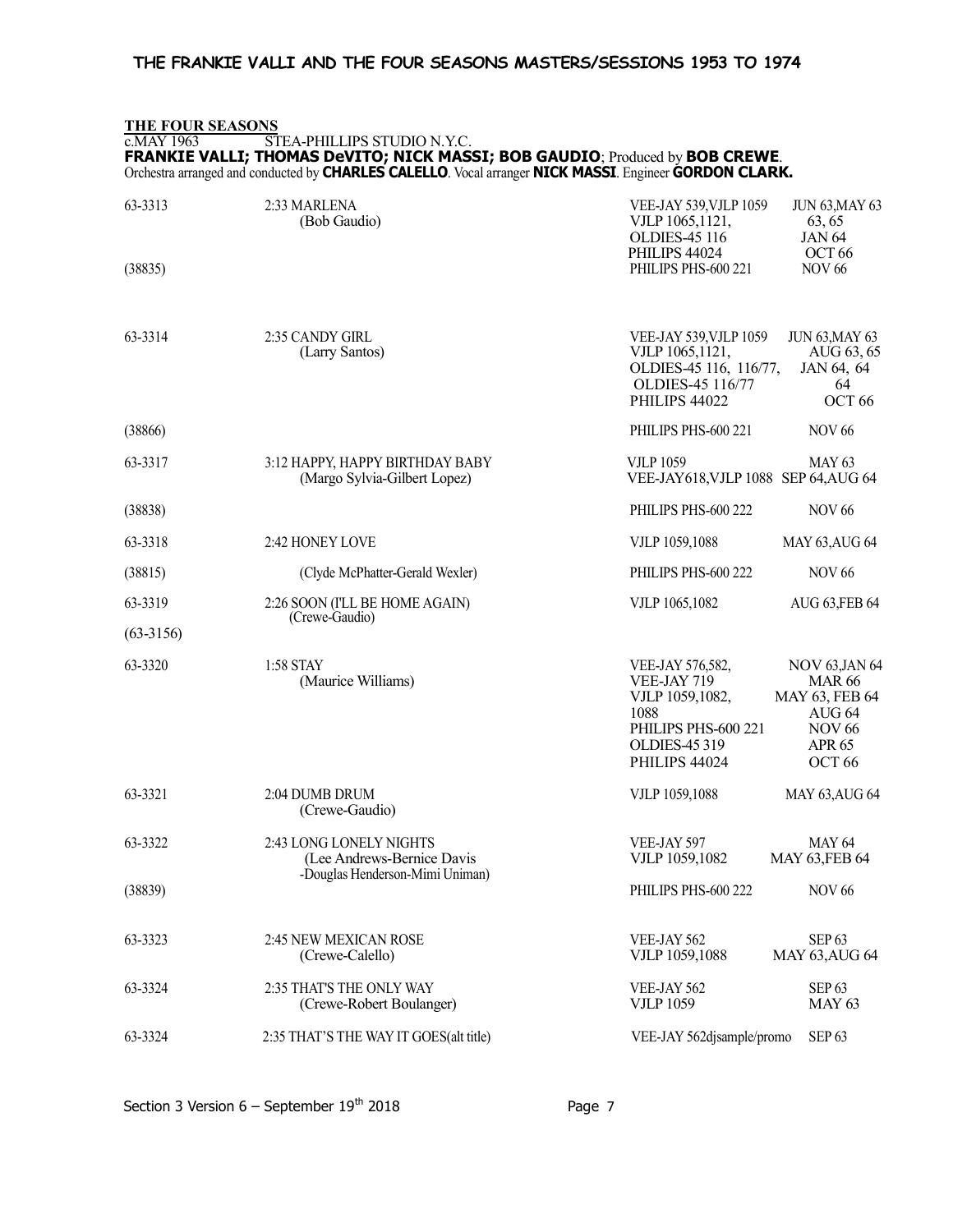| 63-3325                 | 2:45 MELANCHOLY<br>(Crewe-Gaudio)               | VJLP 1059,1082 | MAY 63, FEB 64 |  |
|-------------------------|-------------------------------------------------|----------------|----------------|--|
| 63-3326 (63-3155)       | 2:36 AIN'T THAT A SHAME<br>(Domino-Bartholemew) | VJLP 1065      | AUG 63         |  |
| <b>THE FOUR SEASONS</b> |                                                 |                |                |  |
| 0 CI IMMED 1062         | <b>CTEA DUILLIDE CTHINIO MVC</b>                |                |                |  |

c.SUMMER 1963 STEA-PHILLIPS STUDIO N.Y.C. FRANKIE VALLI; THOMAS DeVITO; NICK MASSI; BOB GAUDIO; Produced by BOB CREWE. Orchestra arranged and conducted by CHARLES CALELLO. Vocal arranger NICK MASSI. Engineer GORDON CLARK.

| 63-3410 | 2:18 STARMAKER<br>(Crewe) | <b>VJLP 1065</b> | AUG $63$       |
|---------|---------------------------|------------------|----------------|
| 63-3411 | 3:05 SILVER WINGS         | VJLP 1065,1082   | AUG 63, FEB 64 |
| 65-8822 | (Crewe)                   | VEE-JAY 713      | NOV 65         |

THE FOUR SEASONS

Probably 1963 Various Dates :Studio Sessions Olmstead Studios(according to Charles Calello) Not LIVE FRANKIE VALLI; THOMAS DeVITO; NICK MASSI; BOB GAUDIO; Produced by BOB CREWE. Orchestra arranged and conducted by CHARLES CALELLO. Arrangements by BILL HEYER and HANK BEEBE. Recording engineer **BILL MACMEEKIN**. Editing engineer HARRY YARMARK.

| 65-8791 | 1:54 BLUES IN THE NIGHT<br>(Intro & Audience over-dubbed)<br>(Mercer-Arlen)               | <b>VJLP 1154</b>                 | <b>NOV 65</b>                  |
|---------|-------------------------------------------------------------------------------------------|----------------------------------|--------------------------------|
| 65-8792 | 2:10 JUST IN TIME<br>(Stone-Comden-Green) (Intro & Audience over-dubbed)                  | <b>VJLP 1154</b>                 | <b>NOV 65</b>                  |
| 65-8793 | 2:37 LITTLE BOY (IN GROWN-UP CLOTHES)<br>(Intro & Audience over-dubbed)<br>(Crewe-Gaudio) | <b>VJLP 1154</b>                 | <b>NOV 65</b>                  |
| 65-8821 | 2:30 LITTLE BOY (IN GROWN-UP CLOTHES)<br>(Crewe-Gaudio)                                   | VEE-JAY 713                      | <b>NOV 65</b>                  |
| 65-8794 | 2:38 I CAN DREAM CAN'T I<br>(Intro & Audience over-dubbed)<br>(Kahal-Fain)                | <b>VJLP 1154</b>                 | <b>NOV 65</b>                  |
| 65-8795 | 4:25 HOW DO YOU MAKE A HIT SONG<br>(Intro & Audience over-dubbed)<br>(H. Beebe-W. Hyer)   | <b>VJLP 1154</b>                 | <b>NOV 65</b>                  |
| 65-8796 | 1:24 INDIVIDUAL INTRODUCTIONS<br>(Intro & Audience over-dubbed)                           | <b>VJLP 1154</b>                 | <b>NOV 65</b>                  |
| 65-8797 | 3:12 MY MOTHER'S EYES (version 3)<br>(Gilbert-Baer) (Intro & Audience over-dubbed)        | <b>VJLP 1154,</b><br>VEE-JAY 719 | <b>NOV 65</b><br><b>MAR 66</b> |
| 65-8798 | 4:03 MEDLEY: - BY MYSELF/JA DA/WE THREE<br>(Intro & Audience over-dubbed)<br>(Various)    | <b>VJLP 1154</b>                 | <b>NOV 65</b>                  |
| 65-8799 | 1:53 DAY IN, DAY OUT<br>(Intro & Audience over-dubbed)<br>(Mercer-Bloom)                  | <b>VJLP 1154</b>                 | <b>NOV 65</b>                  |
| 65-8800 | 3:40 MACK THE KNIFE<br>(Weill-Brecht-Blitztein) (Intro & Audience over-dubbed)            | <b>VJLP 1154</b>                 | <b>NOV 65</b>                  |